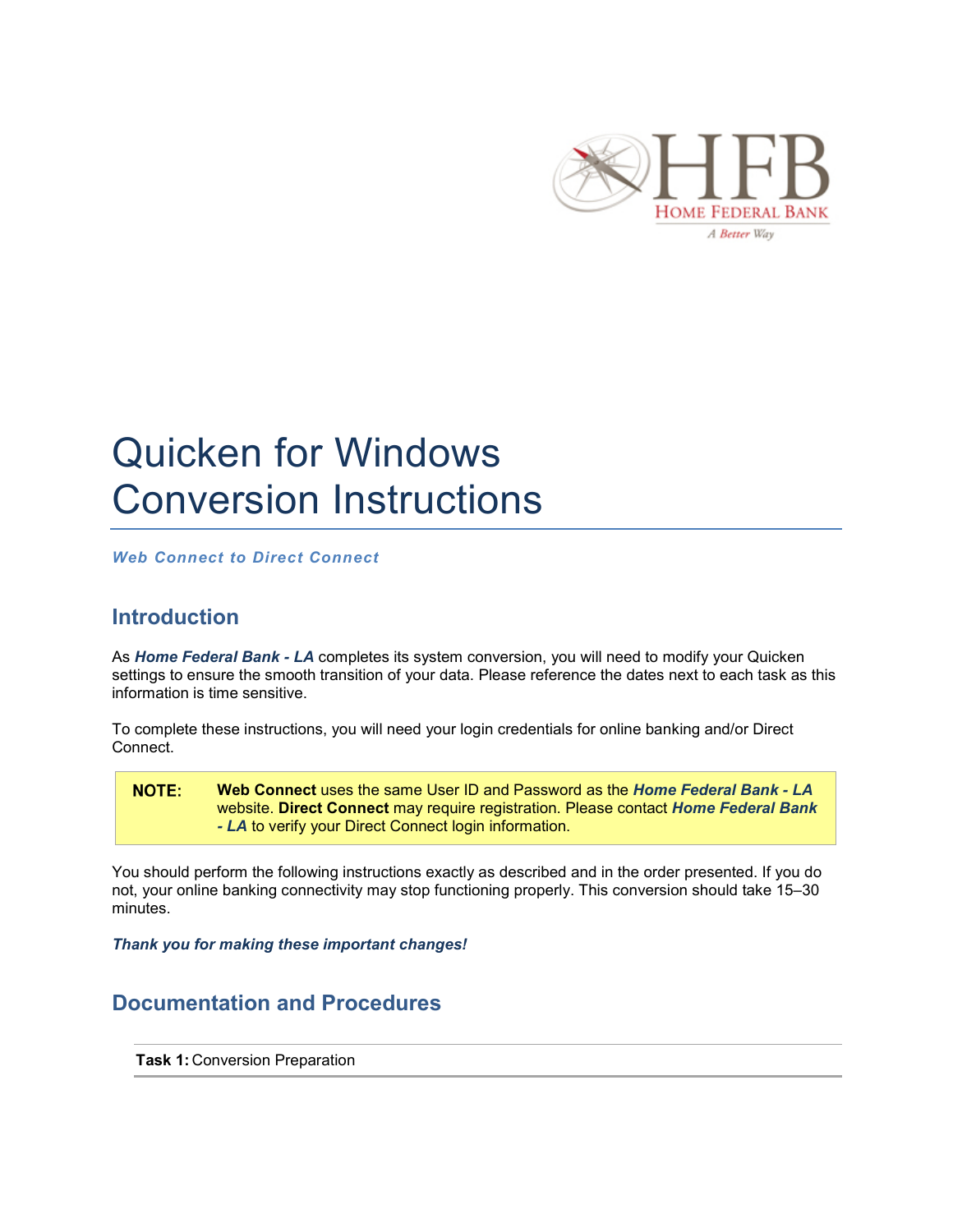- 1. Back up your data file. For instructions to back up your data file, choose **Help** menu > **Search**. Search for *Backing Up Your Data* and follow the instructions.
- 2. Download the latest Quicken Update. For instructions to download an update, choose **Help** menu > **Search**. Search for *Update Software* and follow the instructions.

**Task 2:** *Optional task* - Complete a final download **before/by** *6/22/2020*

- 1. Download your Quicken Web Connect file from *https://www.hfbla.com/*.
- 2. Click **File** > **File Import** > **Web Connect File**. Locate and select the Web Connect file to import.
- 3. Repeat this step for each account (such as checking, savings, credit cards, and brokerage) that you use for online banking or investing.
- 4. If new transactions were received from your connection, accept all new transactions into the appropriate registers.

**Task 3:** Disconnect Accounts in Quicken on or after *6/23/2020*

- 1. Choose **Tools** menu > **Account List**.
- 2. Click the **Edit** button of the account you want to deactivate.
- 3. In the **Account Details** dialog, click on the **Online Services** tab.
- 4. Click **Deactivate**. Follow the prompts to confirm the deactivation.
- 5. Click on the **General** tab.
- 6. Remove the financial institution name and account number. Click **OK** to close the window.
- 7. Repeat steps for each account to be disconnected.

**Task 4:** Reconnect Accounts on or after *6/23/2020*

- 1. Choose **Tools** menu > **Account List**.
- 2. Click the **Edit** button of the account you want to activate.
- 3. In the **Account Details** dialog, click on the **Online Services** tab.
- 4. Click **Set up Now**.
- 5. Use **Advanced Setup** to activate your account.

**NOTE:** If you need assistance matching transactions, choose **Help menu > Quicken Help**. Search for **Matching Transactions** and follow the instructions.